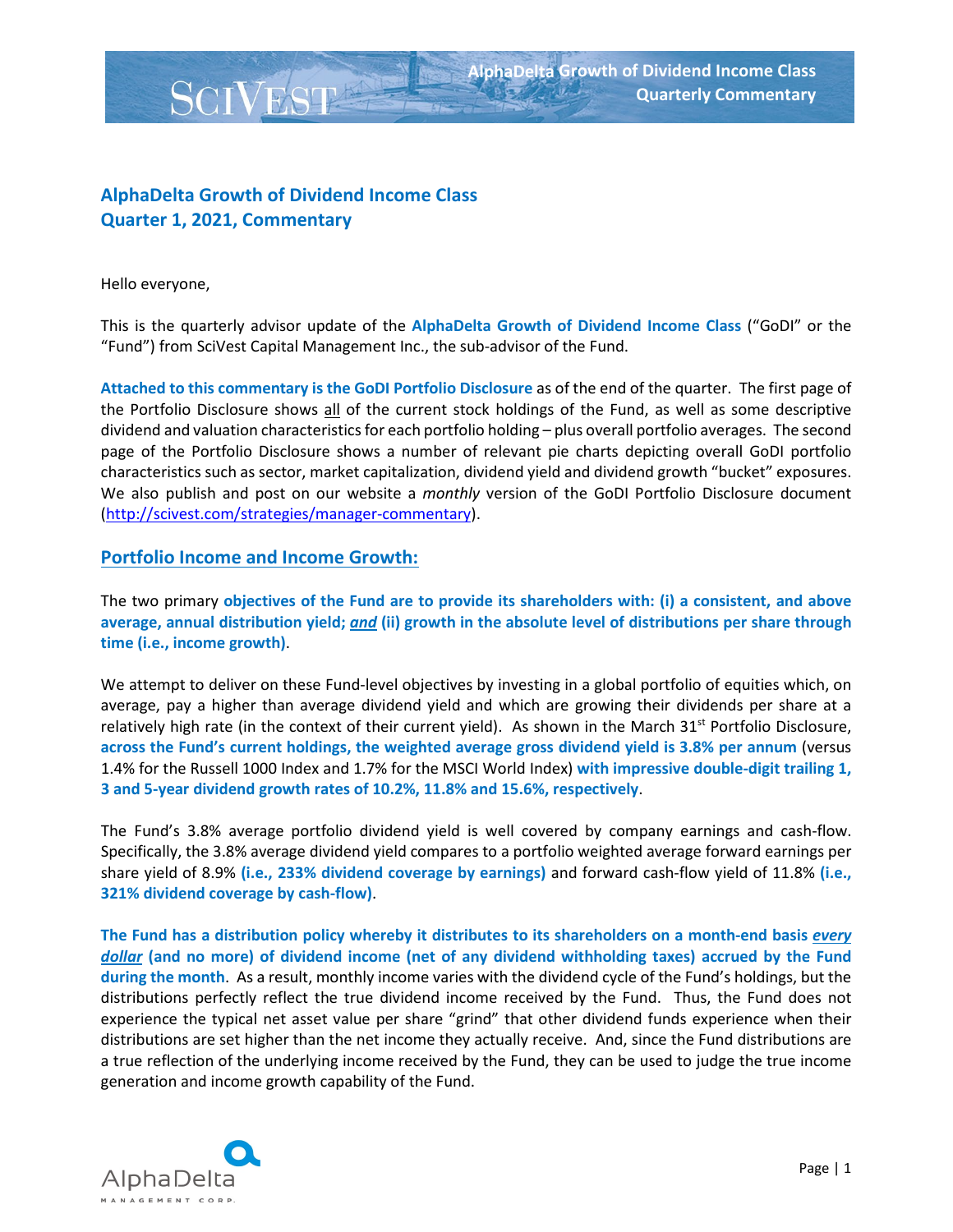At the Fund-level, **the trailing 12-month distribution yield of the Fund (Series F shares) as of March 31st is a solid and above average 3.2%**. The primary reason why these Fund-level distributions are less than the average dividend yield of the Fund's holdings is that we subtract dividend withholding taxes from the Fund's distributions so that they reflect the true net of withholding tax income generation of its underlying holdings. Nevertheless, due to the Fund's corporate structure, the Fund's distribution yield is quite tax efficient in investor hands as compared to most other income alternatives.

Furthermore, the Fund's trailing 12-month 3.2% distribution income yield has been growing at a rate much faster than the inflation rate through time. Specifically, **the trailing 12-month Fund-level distribution per share has experienced 4.8% per annum growth over the past three (3) years and 6.7% per annum growth since the inception date of the Fund** (for Series F shares). We consider 6.7% per annum income growth as substantial, especially in the context of a relatively high and diversified current income yield of 3.2%, and considering it includes a period that we have coined "Dividend Armageddon". Any income growth rate higher than the inflation rate represents real growth of income purchasing power – one of our primary objectives.

To further illustrate this distribution growth effect over time, **Figure 1** below shows the total distributions for the Fund (Series F shares) for every calendar year since the inception date of the Fund. Again, note that these distributions per Fund share reflect true income and income growth resulting from the Fund's underlying portfolio of dividend-paying equities which themselves are growing their dividends per share.



Overall, the current Fund distribution yield of 3.2% compares very favourably with the March  $31^{st}$  yield of 1.5% per annum on the benchmark 10-year Government of Canada bond. Even with more than 2x the yield of the 10-year bond, the Fund's income has grown at a rate of 6.7% per annum since inception – whereas, of course, a 10-year bond's income does *not ever* grow.

### **Current Portfolio:**

The **GoDI portfolio is, as always, very different from global equity benchmarks with a current Active Share of 95.3%**. This means that 95.3% of weights of our portfolio holdings do not overlap with the MSCI World

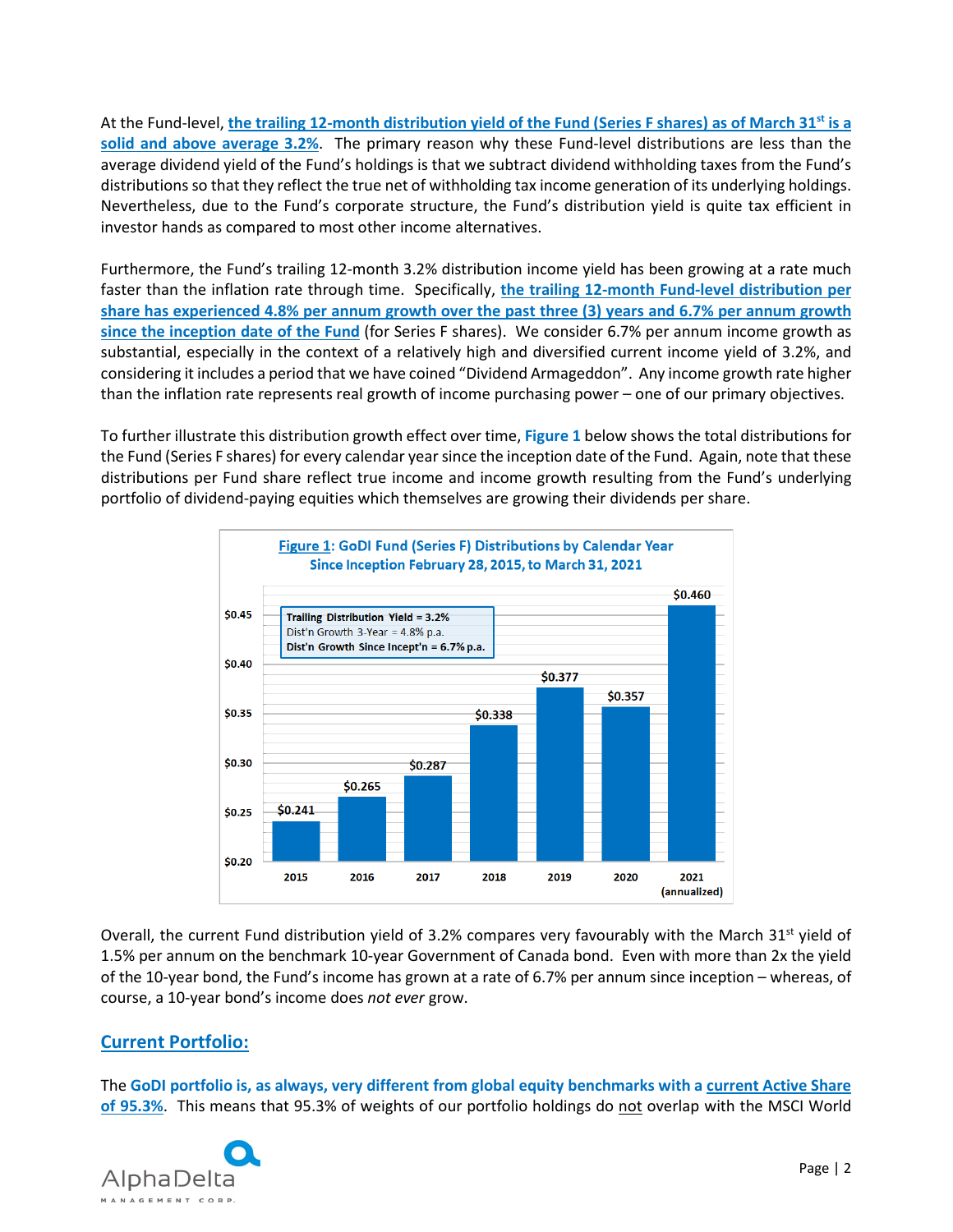Index benchmark (alternatively, only 4.7% of the weights of the GoDI portfolio holdings do overlap with the MSCI World Index). As a result, the GoDI portfolio should **provide significant diversification and differentiation within an otherwise diversified portfolio**.

The March 31st GoDI portfolio is itself well diversified across sectors and industry groups with **the largest sector allocation (Financials) currently at 33.6%**. In order of size, we have the following sector exposures: 33.6% Financials, 17.7% Health Care, 10.7% Energy, 7.4% Industrials, 7.3% Communication Services, 5.5% Consumer Staples, 4.8% Information Technology, 2.0% Real Estate, 1.9% Materials, 1.0% Consumer Discretionary, and 1.0% Utilities. In addition, the Fund holds 5.3% in the "Other" sector category, which represents the Fund's investment in the AlphaDelta *Canadian* Growth of Dividend Income Fund.

On an individual stock holding basis, we currently hold a **diversified portfolio of 49 equity positions** (not including the Fund's holding in the AlphaDelta Canadian Growth of Dividend Fund which itself holds another 43 individual equity holdings). As of the end of the first quarter, the top 10 individual equity holdings represent 40.1% of the Fund's assets and are in descending order of size: Bristol-Myers Squibb Co (BMY, 5.3%), Abbvie Inc (ABBV, 5.1%), Lincoln National Corp (LNC, 4.3%), Broadcom Ltd (AVGO, 4.1%), Prudential Financial Inc (PRU, 4.1%), Enbridge Inc (ENB, 4.0%), Citigroup Inc (C, 3.8%), Manulife Financial Corp (MFC, 3.8%), Nexstar Media Group Inc (NXST, 3.1%), and Goldman Sachs Group Inc (GS, 2.7%). (See entire March 31<sup>st</sup> GoDI portfolio attached hereto.)

A byproduct of our growing income investment strategy is that the GoDI portfolio typically has much better (i.e., cheaper) valuations than the overall equity markets – that is, **the GoDI portfolio has a high "value style exposure"**. In particular, the March 31st portfolio weighted average 12-month forward price-to-earnings ratio is 15.4x (versus 22.5x for the Russell 1000 Index and 20.1x for the MSCI World Index) and the average 12-month forward price-to-cash-flow ratio is 10.2x (versus 15.7x for the Russell 1000 Index and 13.3x for the MSCI World Index). In other words, **the GoDI portfolio is 25% to 35%** *less expensive* **than the overall global equity markets based on** *forward-looking* **earnings and cash-flows.**

#### **Portfolio Changes and Movers:**

During the first quarter of 2021, we **initiated new positions** in Agnico Eagle Mines Ltd (AEM), IA Financial Corp Inc (IAG), Merck & Co Inc (MRK), Nintendo Co Ltd (NTDOY), and RIO Tinto PLC (RIO). We also **increased (by at least 0.5%) our existing positions** in Bristol-Myers Squibb Co (BMY), British American Tobacco (BTI), Citigroup Inc (C), Lincoln National Corp (LNC), and Lockheed Martin Corp (LMT).

During the first quarter we **eliminated our positions** in Bayer AG (BAYRY), Brookfield Property Partners (BPY.UN), LyondellBasell Industries (LYB), Skyworks Solutions Inc (SWKS), and ViacomCBS Inc (VIAC). In addition, we **decreased (by at least 0.5%) our existing position** in Algonquin Power & Utilities (AQN) and Broadcom Inc (AVGO).

Amongst the GoDI portfolio holdings that were held through the entire quarter, the five (5) **highest returns during the first quarter** (in descending order) were: Marathon Petroleum Corp (MPC, 30.8%), Nexstar Media Group Inc (NXST, 29.3%), Valero Energy Corp (VLO, 28.5%), Caterpillar Inc (CAT, 28.1%), and Altria Group Inc (MO, 26.9%).

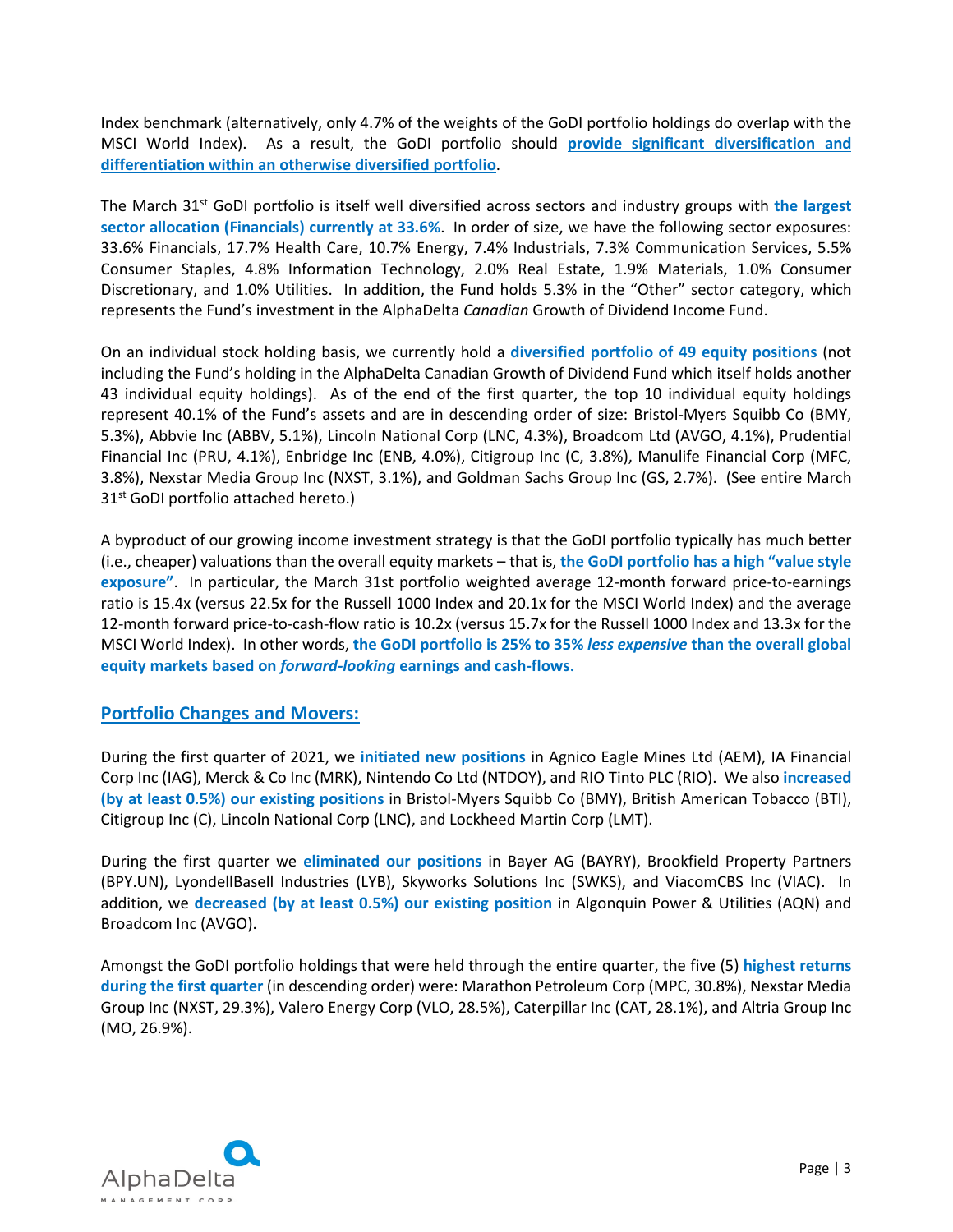Amongst the GoDI holdings that were held through the entire quarter, the five (5) **lowest returns during the first quarter** were: Unilever PLC (UL, -6.6%), America Movil (AMX, -6.6%), Fiera Capital Corp (FSZ, -4.7%), Algonquin Power & Utilities (AQN, -4.0%), and Ping An Insurance (PNGAY, -1.8%).

## **Q1-2021 Dividend Announcements:**

Since income and income growth are the Fund's primary objectives, each quarter we report those Fund holdings which declared dividend changes during the prior calendar quarter. Recall also that one of our fundamental beliefs is that, if we can select stocks which consistently increase their dividends into the future, then price appreciation *must* eventually follow – that is, **long-term price appreciation is a** *consequence* **of consistent earnings and dividend growth**. We believe that: **"if you get the dividends right, then you** *will* **get the share prices right sooner or later."**

Amongst our current 49 GoDI holdings, **during the calendar quarter ending March 31st, 2021, we received 13 declared dividend increases averaging an announced increase of 9.0% quarter-over-quarter**("QoQ") **and 10.3% year-over-year** ("YoY"), relative to those already known at the end of the prior calendar quarter.

| No.            | <b>Company</b><br><b>Name</b>    | <b>Ticker</b><br><b>Symbol</b> | <b>Current</b><br><b>Ind Div Yld</b><br>(% p.a.) | <b>QoQ Div</b><br><b>Increase</b><br>(%) | <b>YoY Div</b><br><b>Increase</b><br>(%) |
|----------------|----------------------------------|--------------------------------|--------------------------------------------------|------------------------------------------|------------------------------------------|
| $\mathbf{1}$   | Aecon Group Inc                  | <b>ARE</b>                     | 3.6                                              | 9.4                                      | 9.4                                      |
| 2              | <b>American Tower Corp</b>       | AMT                            | 2.1                                              | 2.5                                      | 14.8                                     |
| 3              | <b>British American Tobacco</b>  | <b>BTI</b>                     | 7.9                                              | 2.5                                      | 2.5                                      |
| 4              | <b>Comcast Corp</b>              | <b>CMCSA</b>                   | 1.8                                              | 8.7                                      | 8.7                                      |
| 5              | Corning Inc                      | GLW                            | 2.2                                              | 9.1                                      | 9.1                                      |
| 6              | <b>General Dynamics Corp</b>     | GD                             | 2.6                                              | 8.2                                      | 8.2                                      |
| $\overline{7}$ | L3Harris Technologies Inc        | <b>LHX</b>                     | 2.0                                              | 20.0                                     | 20.0                                     |
| 8              | Nexstar Media Group Inc          | <b>NXST</b>                    | 2.0                                              | 25.0                                     | 25.0                                     |
| 9              | Ping An Insurance                | <b>PNGAY</b>                   | 2.8                                              | 7.3                                      | 7.3                                      |
| 10             | <b>Prudential Financial Inc.</b> | PRU                            | 5.0                                              | 4.5                                      | 4.5                                      |
| 11             | <b>QTS Realty Trust Inc</b>      | <b>QTS</b>                     | 3.2                                              | 6.4                                      | 6.4                                      |
| 12             | <b>Rio Tinto PLC</b>             | <b>RIO</b>                     | 6.2                                              | 13.6                                     | 13.6                                     |
| 13             | <b>Unilever PLC</b>              | UL                             | 3.7                                              | 0.4                                      | 3.8                                      |
|                | Average                          |                                | 3.5                                              | 9.0                                      | 10.3                                     |

**The yield and growth combination of these 13 dividend increases is quite impressive – 3.5% average dividend yield with 10.3% average dividend growth – as good as we could hope for in a "normal" year, let alone during a global pandemic.**

We did, nevertheless, experience one dividend decrease during the Q1. Bayer AG, the large German healthcare and agricultural company, pays an annual dividend and it declared a lower annual dividend of €2.00 in late February versus €2.80 last year. This is Bayer's first dividend declared since the Pandemic began and represents their first dividend decrease since 2004. As per our policy regarding dividend cuts, we liquidated our position in Bayer shortly thereafter.

Notwithstanding Bayer, we do continue to observe an expanding number of dividend increases within North America. Last quarter's 13 announced dividend increases for the Fund's holdings highlights this observation

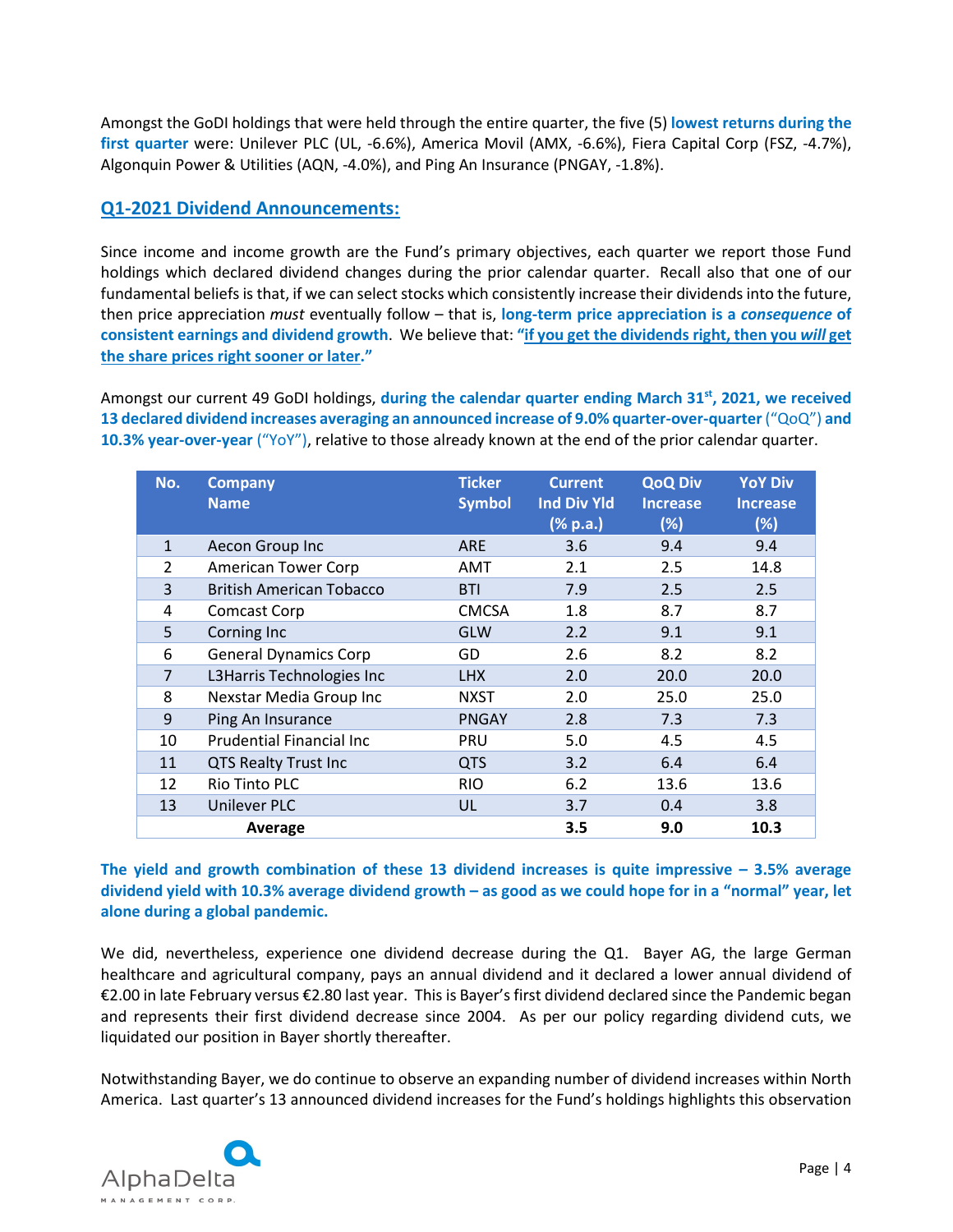(26.5% of the names in the GoDI portfolio). These dividend increase announcements will translate into actual dividend payment increases this coming quarter, and in the quarters after that, which in-turn should result in Fund-level distribution increases.

Interestingly, most US and Canadian financial companies have not increased their dividends since the beginning of the Pandemic (nor initiated new share buybacks) because the banking and financial service regulators have not allowed these companies to do so until they deem that the Pandemic risk has passed. We expect that the US regulators will begin to allow banks and other financial services companies to once again increase dividends and initiate share buybacks early this summer with Canadian regulators following shortly afterwards. We also expect that US financials will *immediately thereafter* announce material dividend increases as well as large new share buybacks, because many of these financial firms have remained highly profitable throughout the Pandemic and have built up large excesses in capital that they wish to return to shareholders. We look forward to these up-coming announcements, given our substantial exposure to financials.

### **Market Commentary:**

With continued fiscal support from the governments of the developed world and monetary support from the central banks of the developed world, and with large-scale COVID-19 vaccine rollouts around the world, we believe that the developed economies of the world are set for a historically significant rebound in growth and employment beginning in the late spring or early summer of 2021. Numerous analysts expect US growth in the second half of 2021 to be the strongest in many decades. The timing of these re-opening re-bounds in economic growth will vary country-by-country depending upon the timing and success of their respective vaccine rollouts (e.g., US versus Canada, or UK versus continental Europe); however, virtually all developed country economies should be booming by Q3-2021.

With this macroeconomic backdrop, we remain quite bullish on global equities in general, and especially dividend-paying value-based equities in particular. We do need, however, several pre-conditions to remain in place to preserve our overall bullishness: (i) short-term interest rates in North America to remain pegged near 0% for the foreseeable future (as promised by the US Federal Reserve and the Bank of Canada), (ii) longterm interest rates in North America continue to drift higher with enhanced growth expectations but remain contained (as is likely given quantitative easing programs in most developed countries), (iii) long-term inflation expectations remain anchored around 2% per annum (although we do expect a sharp, transitory, spike in near-term inflation as a result of the re-opening rebound and base effects from last year), and (iv) no new variant of COVID-19 emerges that is vaccine resistant, far more transmissible and/or far more deadly than the existing known strains of the virus. *Within* global equity markets, however, we do expect significant rotations between countries and investment styles with money flowing to previously underperforming countries and investment styles.

In prior commentaries over the past year, we have written extensively about the growth-versus-value bubble that has been rapidly inflating over the prior four (4) years but was turbo-charged by the COVID-19 Pandemic. We believe that markets are in a similar position as to where they were in mid-2000, except this time the bubble is more pervasive in nature encompassing most growth stocks – as opposed to simply internet-based technology and communication stocks during the technology stock bubble.

Nevertheless, a significant difference between now and 2000 is that the current macroeconomic backdrop is very different – we are now coming out of a very deep recession with interest rates historically low at both the short and long ends of the curve and with incredibly large and on-going fiscal support from the developed

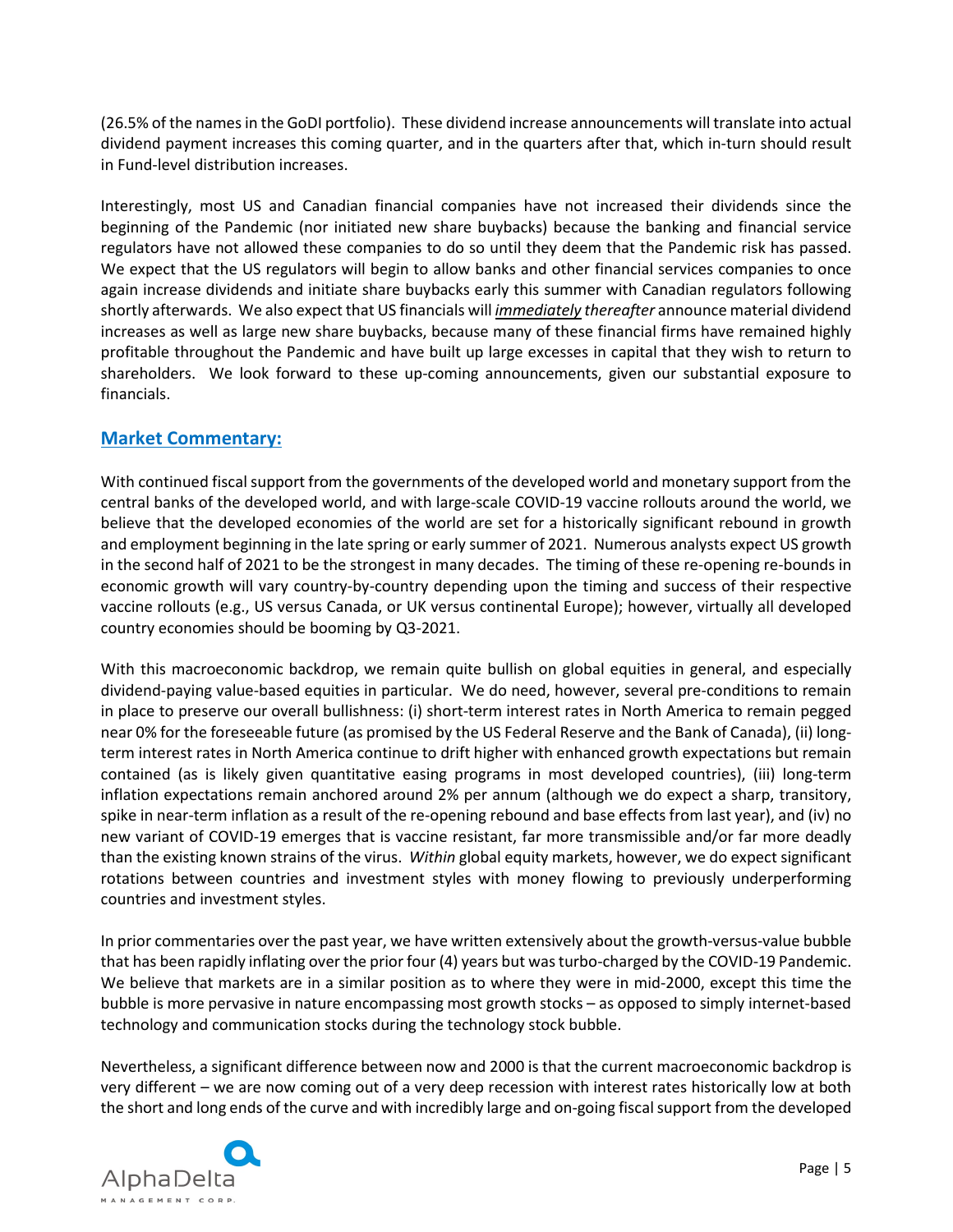country governments of the world. While US growth stocks are in general more expensive now than in early 2000 on virtually every valuation measure, US growth stocks are *not* more expensive than they were in early 2000 *relative to* current bond yields. Equity, in general, appears more reasonable on a relative basis to fixed income yields (i.e., bond markets are substantially more overvalued than equity markets, even the US equity market).

While many "believe" that value has been significantly outperforming growth recently, **Figure 2** below demonstrates that this "belief" is, so far, incorrect – value has recently been attempting to keep-up with growth in a strongly advancing market, but no more. In fact, Figure 2 shows that the four (4) year large-cap value-to-growth spread is actually just as wide now at 107% as it has been for the last 6 to 10 months. Both the value and growth indexes have advanced nicely over the past several quarters; but, despite a couple of instances where value did appear to be breaking out relative to growth, value has through April 30<sup>th</sup> just kept up with growth the past several quarters. Nevertheless, relative to the past four (4) years, value "just keeping up" with growth is a significant accomplishment and, as shown below, may indicate that a significant bottom may have been put in place with respect to the value-versus-growth spread.



#### **Figure 2: Relative Performance of the Russell 1000 Growth Index, Russell 1000 Value Index and Russell 2000 Value Index – January 1, 2017, to April 30, 2021.**

For longer-term context, **Figure 3** plots the Russell 1000 Value Index relative to the Russell 1000 Growth Index from January 31, 1990, through April 30, 2021, to intentionally include the technology stock bubble of the late-1990's. The bottom half of Figure 3 shows the *ratio* of the Russell 1000 Value Index price level to the Russell 1000 Growth Index price level (the purple line). The average of the value-to-growth price index ratio over the entire 31-year period of time is 1.06 (i.e., the Value Index was on average slightly higher than Growth

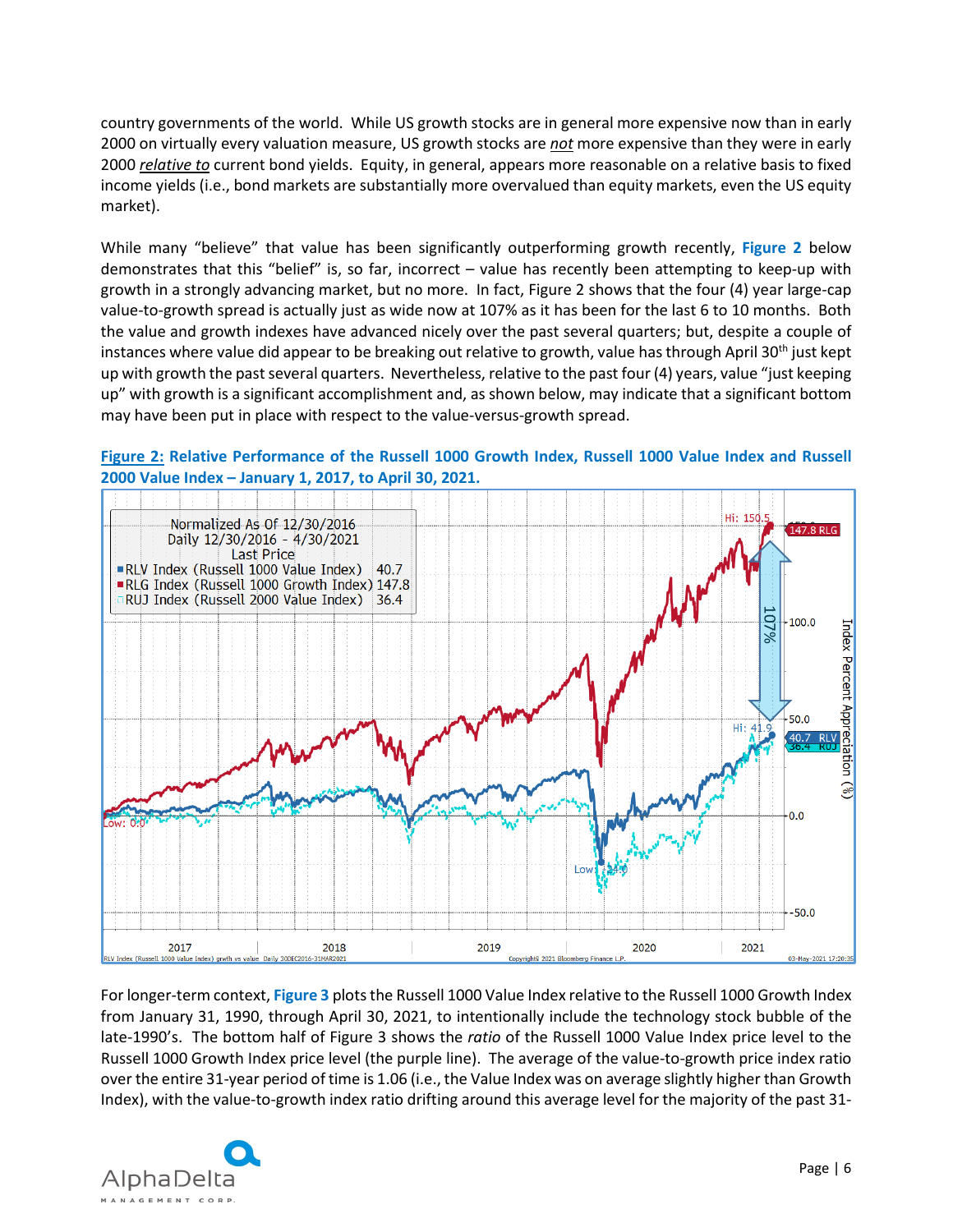years. However, it is easy to observe the two (2) extreme Growth Index outperformance periods (and one (1) extreme Value Index outperformance period).

The first extreme Growth Index outperformance period was the technology stock bubble of the late-1990's whereby the Growth Index massively outperformed the Value Index from early 1998 through March of 2000. During this period, we saw the value-to-growth index ratio compress from roughly average at the beginning of 1998 to a low of 0.594 in the middle of March 2000. That is, the price of the Value Index was trading at only 59.4% of the price of the Growth Index. Amazingly, over the next 12-months almost all of the Growth Index outperformance resulting from the late-1990's technology stock bubble was unwound with the valueto-growth index ratio returning to its long-term average by mid-March of 2001.

The second, and most extreme, Growth Index outperformance period is the current growth stock bubble. From January 2017, the value-to-growth index ratio went from approximately its long-term average to a new all-time low of 0.517 on September  $1<sup>st</sup>$ , 2020 – well below its prior all-time low of 0.594 at the peak of the late-1990's technology stock bubble. This current period of value underperformance, using almost all definitions, is now the largest and the longest in recorded US stock market history (~150 years).



**Figure 3: Relative Index Level of the Russell 1000 Value Index Versus Russell 1000 Growth Index – January 1, 1991, to April 30, 2021.**

The bottom half of Figure 3 also shows that the value-to-growth index ratio may have finally bottomed, beginning with its low on September 1st, 2020. Indeed, the last eight (8) months of the value-to-growth index ratio graph (bottom half of figure 3) is looking similar to the bottoming process in the value-to-growth index ratio that took place in mid-2000. As in 2000, it may take six (6) to nine (9) months for a true bottom

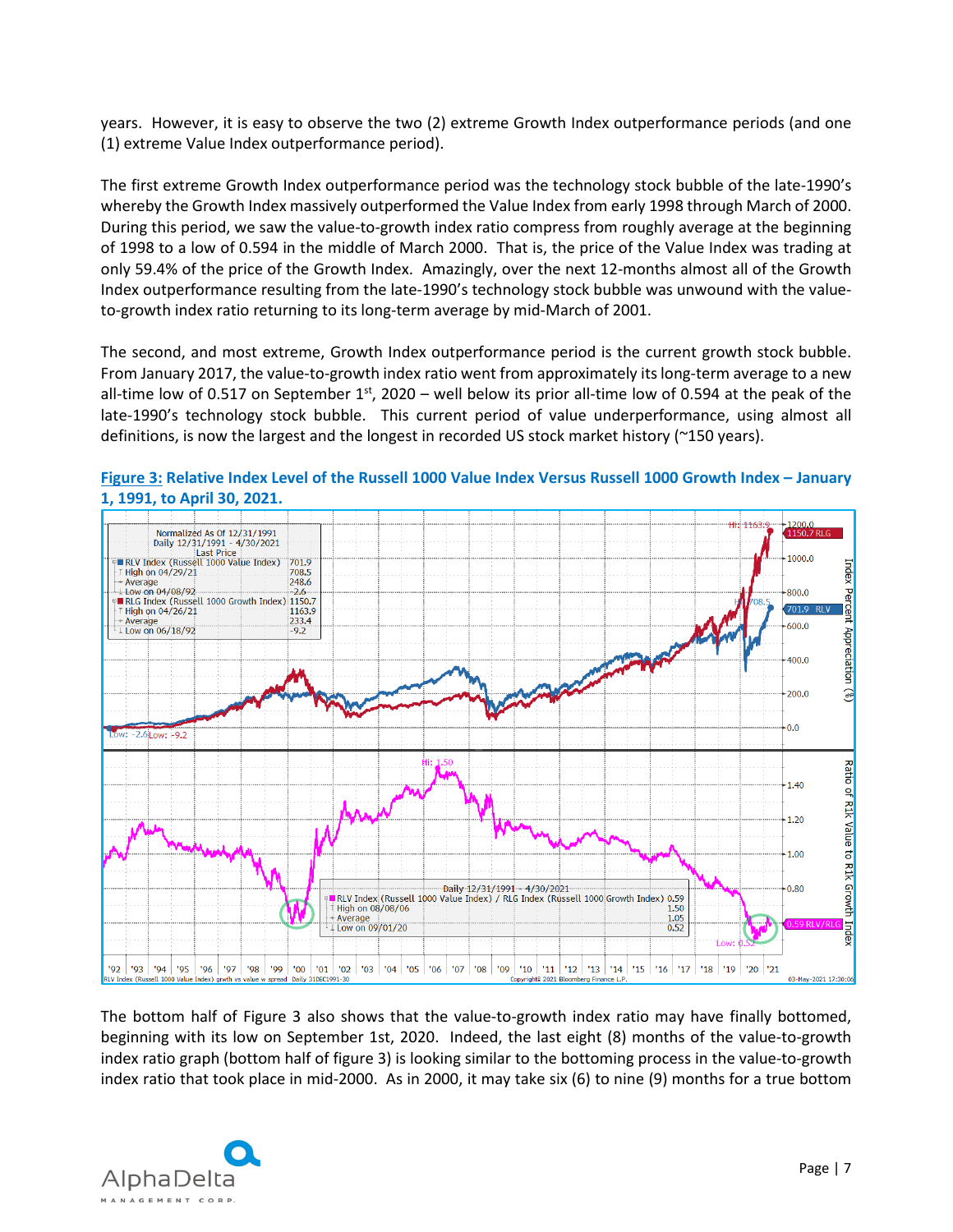to be formed before a potentially substantial and sustained move upwards in the value-to-growth index ratio. We do believe that we could be at that point – potentially beginning the "the great rotation."

It is important to note, however, that the value-to-growth index ratio could normalized with the Value Index being relatively flat while the Growth Index falls – similar to what happened following the technology stock bubble – or normalize with the Value Index going up substantially while the Growth Index remains flat or only moderately up. To unwind the growth-versus-value stock bubble only requires that the Value Index significantly outperforms the Growth Index going forward, regardless of the direction of the overall market (note, however, that the US stock indexes are now dominated by super-mega-cap growth stocks).

**Figure 4** zooms back in again at the prior four (4) years. Here we see again what appears to be a bottoming process – however, the past couple of months has seen a sharp rebound in growth relative to value stocks emanating from the FANMAG stocks (Facebook, Amazon, Netflix, Microsoft, Apple and Google). **While bottoming may be evident, the beginning of a significant reversal is not yet clear.**



**Figure 4: Relative Index Level of the Russell 1000 Value Index Versus Russell 1000 Growth Index – January 1, 2017, to April 30, 2021.**

As a reminder, the above is all highly relevant to the *relative performance* of the GoDI Fund because, as a consequence of our process to simultaneously *maximize* dividend yield, dividend growth and dividend safety, the GoDI portfolio generally has a significant value style bias – as well as, of course, a significant dividend yield exposure. For example, we have shown in prior commentaries that the GoDI Fund possesses approximately 3x more Dividend Yield style exposure *and* 3x more Value style exposure of the Russell 1000 *Value* Index. **The GoDI Fund may therefore be one of the few high Active Share investment products available in Canada that is well positioned to capitalize on any such global growth-to-value rotation**.